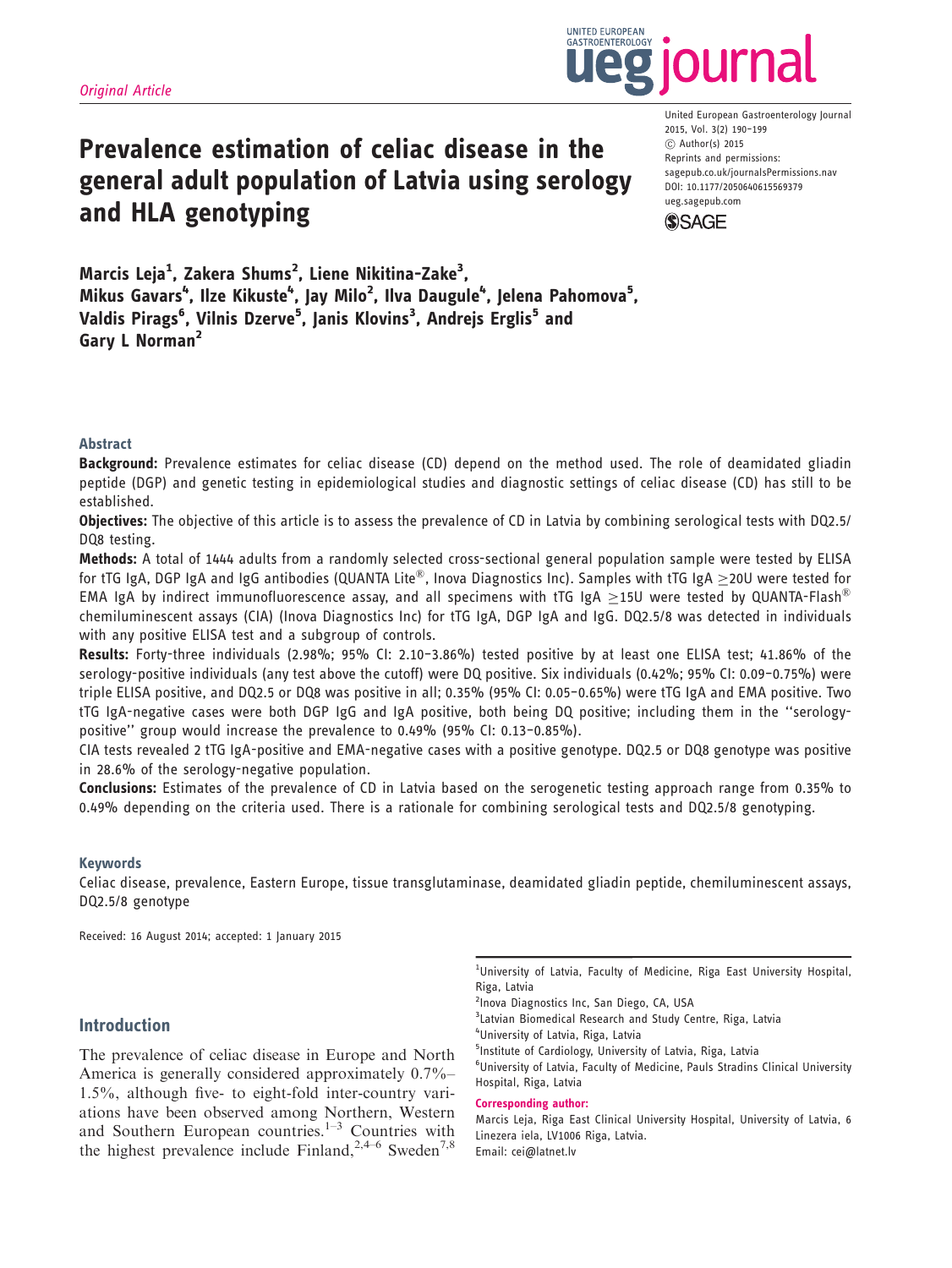(both countries located near Latvia), and Great Britain.<sup>2,9</sup>

The prevalence of celiac disease has grown in parallel with autoimmune and allergic disease; e.g. simultaneous growth of celiac disease and diabetes mellitus type 1 has been well demonstrated.<sup>4</sup> The epidemiology of non-infectious diseases varies considerably among different areas in Europe. Our previous data obtained from the International Study for Asthma and Allergies in Childhood (ISAAC) demonstrated significantly lower prevalence of asthma, allergic rhinoconjunctivitis and atopic eczema symptoms in Latvia (and other countries in Eastern Europe) compared to Nordic countries.<sup>10</sup> It is possible similar differences may also be seen in the prevalence of celiac disease. Kondrashova et al. compared two populations sharing a similar genotypic background but living under different socioeconomic and hygienic conditions in the bordering areas of Finland and Russian Karelia.<sup>11</sup> They concluded celiac disease was significantly more prevalent in areas with better socioeconomic conditions and hygiene.

Currently the standard initial evaluation of patients with suspected celiac disease includes testing for immunoglobulin (Ig)A antibodies to tissue transglutaminase (tTG IgA).<sup>12–14</sup> Recently the use of deamidated gliadin peptide (DGP) tests has emerged.<sup>15,16</sup> DGP (in particular, the DGP IgG test) may identify celiac disease patients by negative tTG IgA and anti-endomysial IgA (EMA) tests, $17$  especially IgA-deficient individuals.

Almost all individuals with celiac disease are positive for human leukocyte antigen (HLA)-DQ2.5 or DQ8 genes. While absence of these genes makes the presence of celiac disease extremely unlikely in most populations and thus a strong negative predictor of disease, these genes are present in a considerable proportion of the general population and are only of value to indicate the unlikely presence of celiac disease in those without this genetic background. In Western Europe, the allele frequency of DQ2 ranges from 5% to 20%, while that of DQ8 ranges from  $5\%$  to  $10\%$ .<sup>1</sup>

Algorithms guiding the routine clinical use of celiac disease-related serological and genetic assays are still evolving. Recent guidelines of the European Society of Paediatric Gastroenterology and Nutrition  $(ESPGAN)<sup>18</sup>$  allow consideration of omitting duodenal biopsies for diagnosing celiac disease in children based on transglutaminase, EMA and DQ2/DQ8 test results on particular occasions. Duodenal biopsy is generally required for diagnosing the disease in adults although several studies have suggested adequate accuracy for serology alone along the lines of the ESPGAN guidelines, taking into account cutoff levels for positivity may also be useful for adult patients.<sup>19–22</sup> It should be noted that the prevalence estimates of celiac disease are substantially influenced by the method used in the assessment, i.e. whether seroprevalence only is considered, or biopsy confirmation of the disease is required.<sup>23</sup>

Currently, the clinical value of adding the HLA DQ2/DQ8 test to serology in diagnosing celiac disease in adults is not well defined. $24$  The combination of serology with HLA DQ testing has been suggested by a few authors to help guide selection of patients for endoscopy and small-bowel biopsy.<sup>25,26</sup> However, Hadithi et al. $24$  have found that the combination of serological and HLA DQ testing is as accurate as either of these strategies alone, and have concluded that for diagnostic purposes these non-invasive strategies cannot substitute for small-bowel biopsy. Recently, a serogenetic approach was proposed by Anderson et al.<sup>27</sup> for determining the community prevalence of celiac disease.

Limited information is available on the prevalence of celiac disease in Eastern Europe. The objective of our study was to assess the prevalence of celiac disease in Latvia based on serology testing alone or in combination with genetic testing. We did not pre-define the criteria for seropositivity since several serological as well HLA DQ2/DQ8 testing methods were used. We employed conventional tTG IgA and DGP enzymelinked immunosorbent assays (ELISAs) as well as new chemiluminescent-based versions of these immunoassays (CIA). Finally we tested all specimens with positive results by any assay (tTG IgA, DGP IgG, or DGP IgA) for the presence of HLA DQ2.5/DQ8 genotypes to further clarify the serology results obtained on the study population. Using this methodology, we aimed to investigate the differences in the prevalence results of celiac disease under circumstances when different non-invasive diagnostic approaches are employed.

#### Methods

## Study group selection

The study was performed as a sub-analysis of a larger randomly selected cross-sectional sample of an adult general population aged 24–74, the methodology of which has been described elsewhere.<sup>28</sup> With the primary objective of exploring cardiovascular risk factors, a total of 6000 invitees equally spilt between age groups and genders were randomly selected from the National Latvian population registry covering the entire country in 2008–2009; of these, 3807 accepted the invitation and participated in the study. In exceptional cases, adult members of the family or partners were also included, but not actively invited; a minor proportion of them were outside the invitation group age range. A subgroup of these individuals for whom serum samples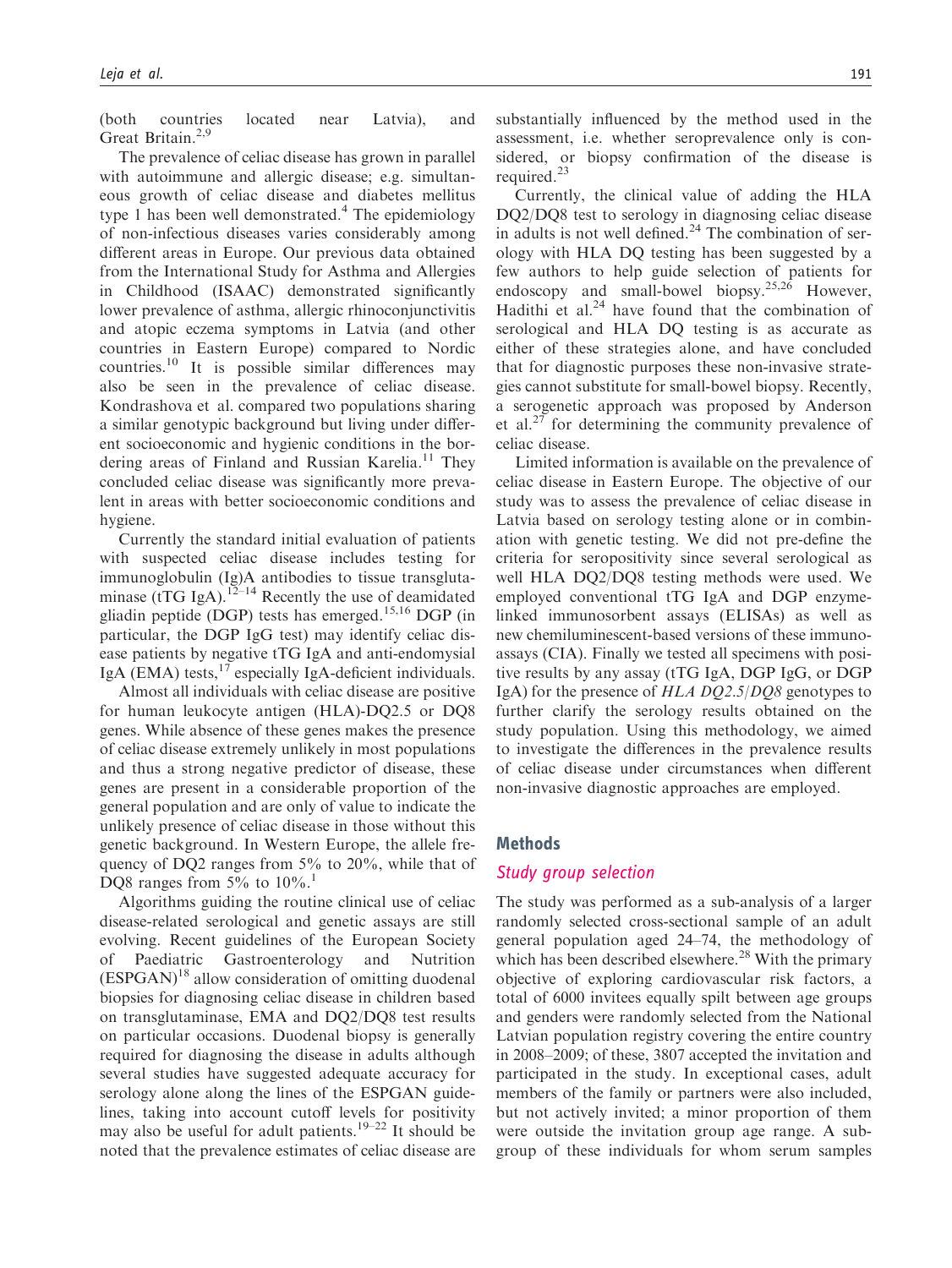were available was included in our study. Serum samples received from the clinical laboratory following routine clinical testing were stored at  $-70^{\circ}$ C until additional testing was conducted. DNA samples were provided by the Latvia Genome Data Base group.

All specimens with positive results for any assay were referred for genetic testing. In addition, at least six matched control cases to every serology-positive individual from the serology-negative group were genotyped to evaluate the DQ positivity in the serologynegative group.

## **Serology**

All samples were blinded and tested by ELISA for tTG IgA (QUANTA Lite® h-tTG IgA ELISA), DGP IgA (QUANTA Lite® Gliadin IgA II ELISA) and DGP IgG (QUANTA Lite® Gliadin IgG II ELISA). All kits were manufactured by Inova Diagnostics Inc, USA, and performed according to the manufacturer's instructions.

ELISA test results were classified as negative  $\left( < 20 \right)$ units), weak positive (20–30 units), and moderate/ strong positive  $(>30 \text{ units})$  according the manufacturer's recommendations.

All specimens positive by the tTG IgA ELISA assay  $(\geq 20 \text{ units})$  were tested by indirect immunofluorescence (IFA) for the presence of anti-endomysial IgA antibodies (EMA) when sufficient serum was available. Primate distal esophagus tissue substrate (Nova Lite® Endomysial test system, Inova Diagnostics) was used in the IFA method; detection of EMA at a dilution of 1:5 was interpreted as positive for EMA.

To further assess the performance of the ELISA assays, additional testing was performed on all specimens for which the tTG IgA ELISA test result was above 15 units (five units below the assay's cutoff) using the QUANTA-Flash® tTG IgA, DGP IgA, and DGP IgG CIA assays (all assays United States Food and Drug Administration (FDA) cleared) using the BIO-FLASH chemiluminescent instrument platform (Biokit s.a., Barcelona, Spain).

## **Genotyping**

Direct sequencing of the second exon of the HLA-DQB1 gene and the second and third exons of the DQA1 gene was performed. DNA samples were dissolved in water and aliquoted into 96-well polymerase chain reaction (PCR) plates or PCR tubes by Tecan Freedom Evo robotic pipette. The final DNA amount was 28 ng/well. The second exon of HLA-DQB1 and second and third exons of DQA1 genes were amplified and sequenced using the BigDye chemistry and ABI Prism 3100 (AME Bioscience, Toroed, Norway) capillary electrophoresis sequencer. All chromatograms were manually inspected and analyzed using the CLC Bio Main Workbench package (CLC Bio Inc). Presence of polymorphisms was confirmed by opposite strand analysis. Allele calling was performed using the  $IMGT/HLA$  database<sup>29,30</sup> sequence alignment tool and confirmed by manual alignment of allele sequences from the HLA allele sequence database $31$  and sequences obtained by sequencing. DQ 2.5- (HLA-DQA1\*05- DOB1\*02 in *cis* or *trans*) and/or DO8- (HLA-DQA1\*03-DQB1\*03:02) positive cases were considered the high-risk genotypes for celiac disease.

## **Statistics**

Descriptive statistics were used to characterize the study group and the proportion of the positive test results according to the predefined criteria. Mean values, range, standard deviation (SD) and 95% confidence intervals (CI) of means were used to describe the distribution of the measurement results.

# Ethical considerations

The project was conducted in accordance with the Helsinki Declaration; the study protocol was approved by the Ethics Committee of the Institute of Cardiology, University of Latvia; and genetic testing has been approved by the Central Medical Committee of Ethics in Latvia.

# **Results**

A total of 1444 serum samples were available for the study. The cohort consisted of 982 (68%) women and 462 men; median age was 57. Approximately 39% (558) of the samples were collected in Riga, the capital of Latvia, with the remaining coming from other regions of the country. The age distribution of study participants was as follows: age  $\lt 40$  (217 cases, 15.0%); age 40–54 (438 individuals, 30.3%); age 55–69 (542 individuals,  $37.6\%$ ;  $>70$  years (70 individuals,  $17.1\%$ ). Altogether 64 individuals were outside the primary invitation group; seven were younger than 25 and 57 older than 74.

## ELISA serology results

Conventional assay testing results are summarized in Table 1, while those obtained with CIA assays are shown in Table 2. Results were combined into several possible profiles and the estimated prevalence calculated based on either serological test results only or by combining serological test interpretation with the presence of DQ2.5 or DQ8 genotype. For the ELISA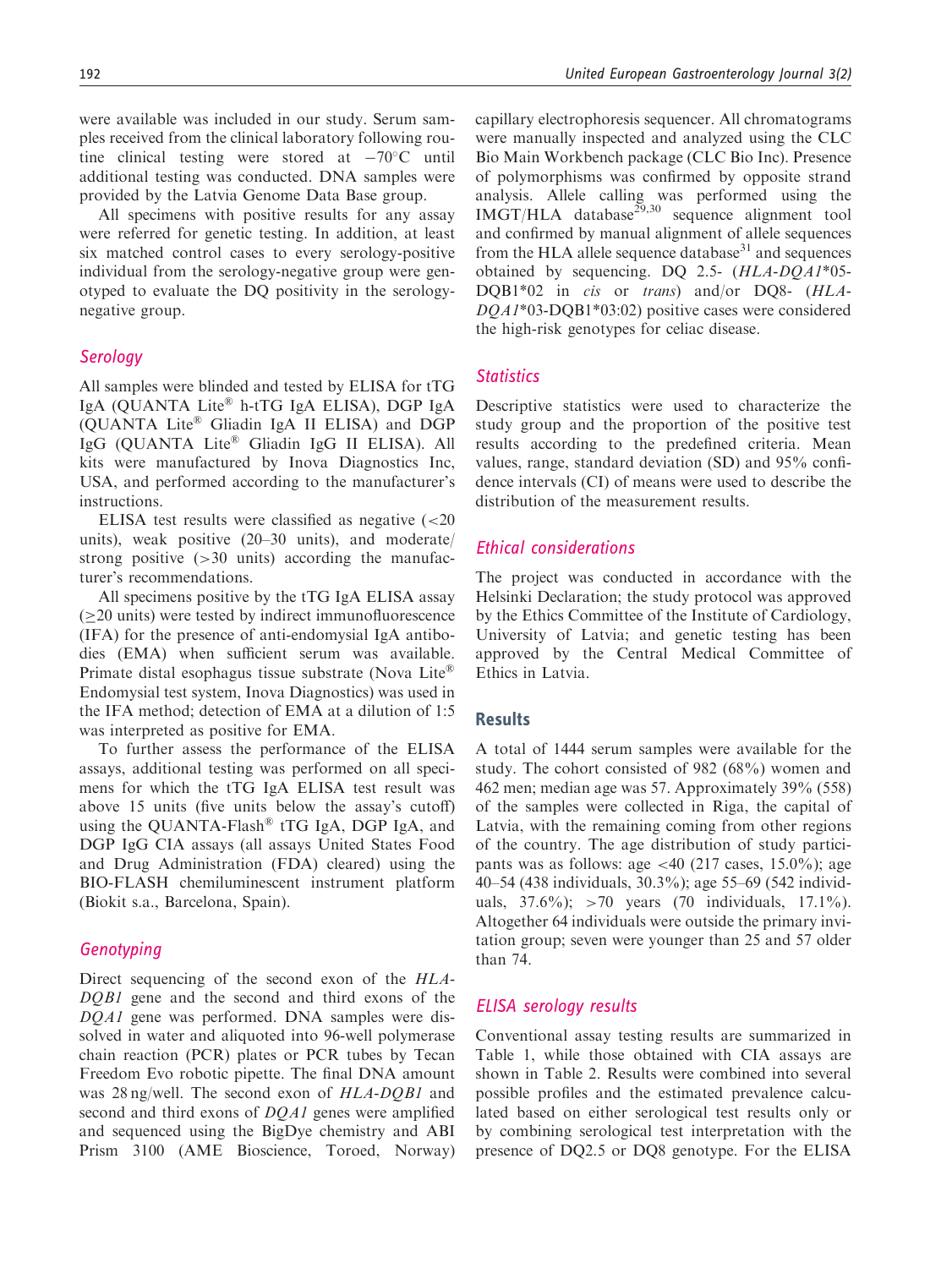| No.            | Tests considered to set<br>a positive result                                                      | Cutoff   | No of<br>positive<br>cases | Proportion<br>of total study<br>population<br>in % (95% CI) | No of<br>DQ2.5- or<br>DQ8-positive<br>cases | Proportion<br>of DQ2.5- or<br>DQ8-positive<br>cases out<br>of serology<br>positives by<br>this criteria in % | Proportion<br>of serology<br>positive by<br>this criteria<br>and DQ2.5- or<br>DQ8-positive<br>cases of total<br>study population<br>in % (95% CI) |
|----------------|---------------------------------------------------------------------------------------------------|----------|----------------------------|-------------------------------------------------------------|---------------------------------------------|--------------------------------------------------------------------------------------------------------------|---------------------------------------------------------------------------------------------------------------------------------------------------|
| $\mathbf{1}$   | Any diagnostic test<br>positive (tTG IgA,<br>DGP IgA, DGP IgG);<br>EMA not considered             | $>20$ U  | 43                         | $2.98$ $(2.10-3.86)$                                        | 18                                          | 41.86                                                                                                        | $1.25(0.68-1.82)$                                                                                                                                 |
| $\overline{2}$ | Any diagnostic test<br>positive (tTG IgA,<br>DGP IgA, DGP IgG);<br>EMA not considered             | $>30$ U  | 20                         | $1.39(0.79-1.99)$                                           | 10                                          | 50.00                                                                                                        | $0.69$ $(0.26-1.12)$                                                                                                                              |
| 3              | Any diagnostic test<br>positive (tTG IgA,<br>DGP IgA, DGP IgG)<br>and EMA positive                | $>20$ U  | 5                          | $0.35(0.05-0.65)$                                           | 5                                           | 100.00                                                                                                       | $0.35(0.05-0.65)$                                                                                                                                 |
| 4              | Any diagnostic test<br>positive (tTG IgA,<br>DGP IgA, DGP IgG)<br>and EMA positive                | $>30$ U  | 5                          | $0.35$ $(0.05 - 0.65)$                                      | 5                                           | 100.00                                                                                                       | $0.35(0.05-0.65)$                                                                                                                                 |
| 5              | Two diagnostic tests<br>(tTG IgA, DGP IgA,<br>DGP IgG) positive;<br><b>EMA</b> not considered     | $>20$ U  | 8                          | $0.55$ $(0.17-0.93)$                                        | $\overline{7}$                              | 87.50                                                                                                        | $0.49$ $(0.13 - 0.85)$                                                                                                                            |
| $6\,$          | Two diagnostic tests<br>(tTG IgA, DGP IgA,<br>DGP IgG) positive;<br>EMA not considered            | $>30$ U  | $6\,$                      | $0.42$ $(0.09 - 0.75)$                                      | 6                                           | 100.00                                                                                                       | $0.42$ (0.09-0.75)                                                                                                                                |
| $\overline{7}$ | All three diagnostic<br>tests (tTG IgA, DGP<br>IgA, DGP IgG) posi-<br>tive; EMA not<br>considered | $>20$ U  | $6\phantom{1}$             | $0.42$ $(0.09 - 0.75)$                                      | 6                                           | 100.00                                                                                                       | $0.42$ $(0.09 - 0.75)$                                                                                                                            |
| 8              | All three diagnostic<br>tests (tTG IgA, DGP<br>IgA, DGP IgG) posi-<br>tive; EMA not<br>considered | >30 U    | 4                          | $0.28$ $(0.01 - 0.55)$                                      | 4                                           | 100.00                                                                                                       | $0.28$ $(0.01 - 0.55)$                                                                                                                            |
| 9              | DGP IgA and DGP IgG<br>positive (irrespective<br>of other tests)                                  | $>$ 20 U | $\overline{7}$             | $0.49$ $(0.13 - 0.85)$                                      | $\overline{7}$                              | 100.00                                                                                                       | $0.49$ $(0.13 - 0.85)$                                                                                                                            |
| 10             | DGP IgA and DGP IgG<br>positive (irrespective<br>of other tests)                                  | $>$ 30 U | 5                          | $0.35$ $(0.05 - 0.65)$                                      | 5                                           | 100.00                                                                                                       | $0.35(0.05 - 0.65)$                                                                                                                               |
| 11             | DGP IgA and DGP IgG<br>positive; tTG IgA<br>negative (irrespect-<br>ive of other tests)           | $>$ 20 U | $\mathbf{1}$               | $0.07$ $(0-0.21)$                                           | $\mathbf{1}$                                | 100.00                                                                                                       | $0.07$ $(0-0.21)$<br>(continued)                                                                                                                  |

Table 1. The prevalence of celiac test positivity obtained with different ELISA assays with and without considering the DQ typing results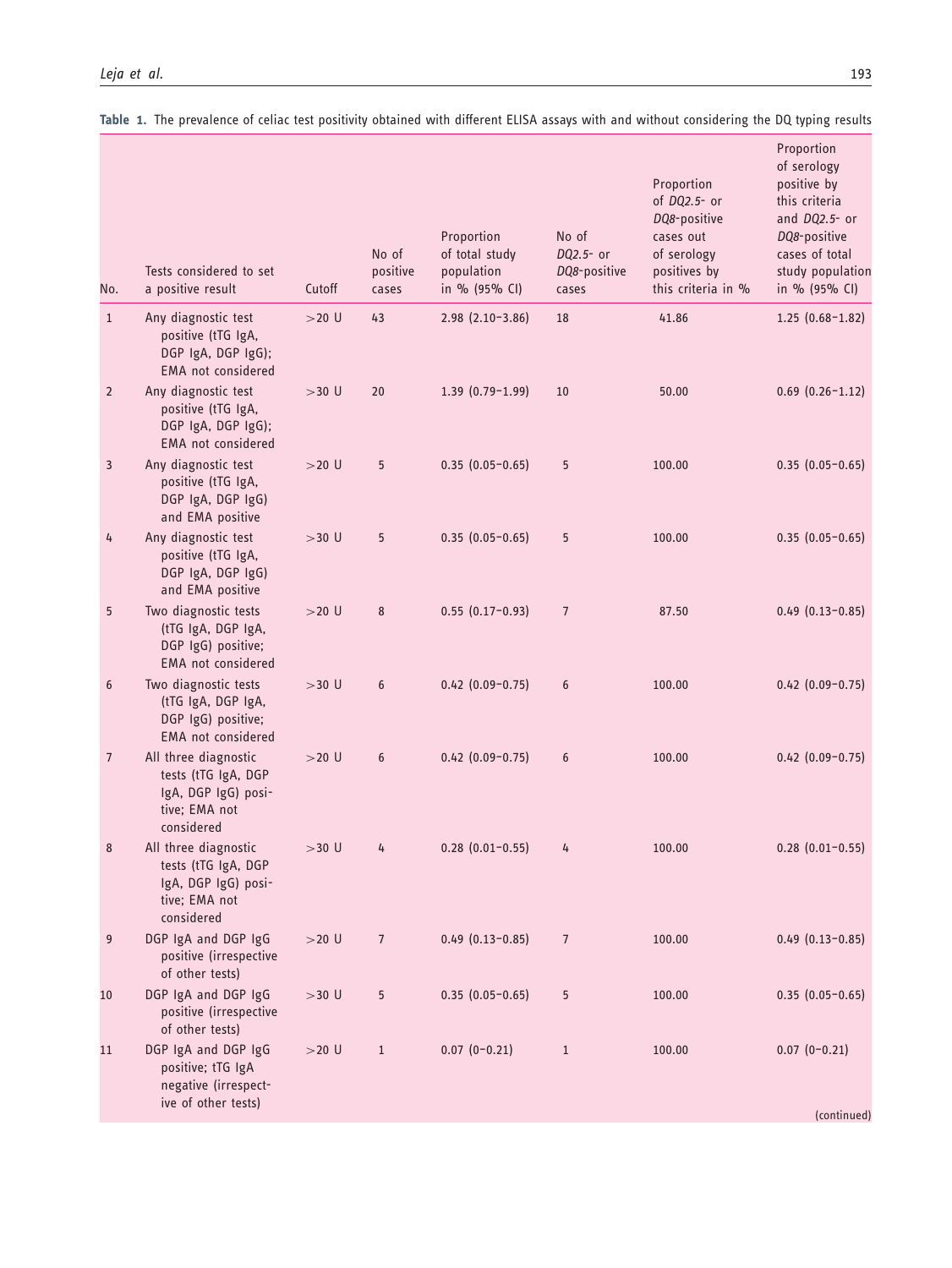| No. | Tests considered to set<br>a positive result                                            | Cutoff        | No of<br>positive<br>cases | Proportion<br>of total study<br>population<br>in % (95% CI) | No of<br>$DQ2.5$ - or<br>DQ8-positive<br>cases | Proportion<br>of $DQ2.5$ - or<br>DQ8-positive<br>cases out<br>of serology<br>positives by<br>this criteria in % | Proportion<br>of serology<br>positive by<br>this criteria<br>and DQ2.5- or<br>DQ8-positive<br>cases of total<br>study population<br>in % (95% CI) |
|-----|-----------------------------------------------------------------------------------------|---------------|----------------------------|-------------------------------------------------------------|------------------------------------------------|-----------------------------------------------------------------------------------------------------------------|---------------------------------------------------------------------------------------------------------------------------------------------------|
| 12  | DGP IgA and DGP IgG<br>positive; tTG IgA<br>negative (irrespect-<br>ive of other tests) | $>30$ U       | $\mathbf{1}$               | $0.07$ $(0-0.21)$                                           | $\mathbf{1}$                                   | 100.00                                                                                                          | $0.07(0-0.21)$                                                                                                                                    |
| 13  | tTG IgA positive (irre-<br>spective of other<br>tests)                                  | $>20$ U       | 24                         | $1.66$ $(1.00-2.32)$                                        | 10                                             | 41.67                                                                                                           | $0.69$ $(0.26-1.12)$                                                                                                                              |
| 14  | tTG IgA positive (irre-<br>spective of other<br>tests)                                  | $>30$ U       | 11                         | $0.76$ $(0.31-1.21)$                                        | $\overline{7}$                                 | 63.64                                                                                                           | $0.49(0.13-0.85)$                                                                                                                                 |
| 15  | EMA positive (irre-<br>spective of other<br>tests)                                      | >1:5          | 5                          | $0.35(0.05-0.65)$                                           | 5                                              | 100.00                                                                                                          | $0.35(0.05-0.65)$                                                                                                                                 |
| 16  | tTG IgA and EMA posi-<br>tive (irrespective of<br>other tests)                          | >20<br>U/>1:5 | 5                          | $0.35(0.05-0.65)$                                           | 5                                              | 100.00                                                                                                          | $0.35(0.05-0.65)$                                                                                                                                 |

#### Table 1. Continued

ELISA: enzyme-linked immunosorbent assay; tTG IgA: human tissue transglutaminase immunoglobulin A; DGP IgA: deamidated gliadin peptide immunoglobulin A; DGP IgG: deamidated gliadin peptide immunoglobulin G; EMA: anti-endomysial immunoglobulin A antibodies; CI: confidence interval.

assays, profiles were evaluated using both the manufacturer's specified cutoff of  $\geq$ 20 units, as well as a modified cutoff of >30 units. For the CIA versions of the assays, the manufacturer's cutoff of  $\geq$ 20 units was used.

The tTG IgA was  $\geq$  20 units in 24 cases (1.66%),  $\geq$  30 units in 11 cases  $(0.76\%)$ ,  $\geq 40$  units in seven cases  $(0.48\%)$ , and  $\geq 50$  units in five cases  $(0.35\%)$ . The DGP IgA result was  $\geq 20$  units in 17 cases (1.18%),  $\geq$ 30 units in eight cases (0.55%), 40 units in five cases  $(0.35\%)$ , and 50 units in four cases  $(0.28\%)$ . The DGP IgG result was  $\geq 20$  units in 16 cases (1.11%); it exceeded 30 units in 11 cases (0.76%), 40 units in seven cases  $(0.48\%)$ , and 50 units in four cases  $(0.28\%)$ .

Six individuals (0.42%) were triple positive at  $\geq$ 20 U for tTG IgA, DGP IgG, and DGP IgA, and four of these (0.28% of the entire group) had all three markers >30 U. Among the triple-positive group, the mean tTG IgA value was 180.7 (range 21.64–269.19; SD 95.67; 95% CI of the mean 80.20–281.10), the mean DGP IgA was 108.77 (range 21.75–205.97; SD 66.33; 95% CI 39.16; 178.38), and the mean DGP IgG was 49.02 (range 40.06–58.01; SD 6.98; 95% CI 41.69; 56.34). All four cases exceeding the 30-unit level for the ELISA tests were EMA positive. Of the remaining two individuals in whom at least one of the test results ranged between 20 and 30 units, one was EMA positive and one was EMA negative.

Eight participants (0.55%) were positive by at least two markers. Forty-three specimens (2.98%) were positive by at least one marker with magnitude over 20 units, while 20 cases  $(1.39\%)$  were positive by at least one marker with magnitude over 30 units.

# CIA serology results

Serology results obtained using CIA were available for 82 cases selected as described in the Methods section. The selection of the cases allowed us to compare the result to the group of positive ELISA cases, but also to the entire study population. Thirteen specimens (0.9% of the total study group) were positive by one or more of the CIA assays. Using more stringent criteria of any two tests positive found seven (0.48%) individuals positive. Five cases (0.35%) were triple positive. The difference between the double and triple positive is a result of two tTG IgA-negative specimens being detected by the DGP IgG and IgA assays. All triple-positive specimens were EMA positive. The two specimens that were only DGP IgG and IgA dual positive were EMA negative as expected, since they were tTG negative.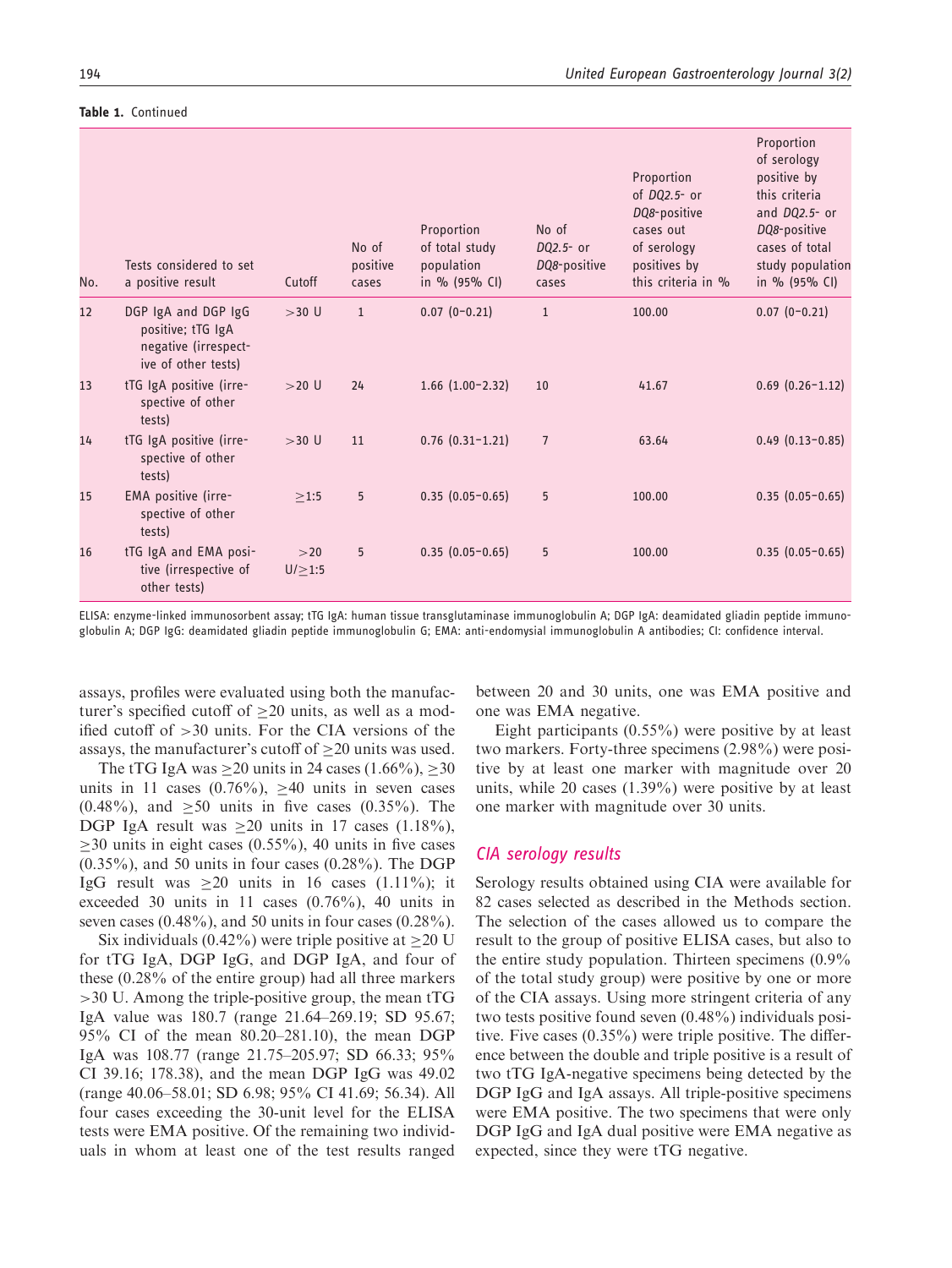| No.            | Tests considered<br>to set a positive<br>result                                                   | Cutoff        | No of CIA<br>positive<br>cases | Proportion<br>of positives<br>in the CIA<br>tested<br>group (%) | Proportion<br>of positives<br>from the<br>entire study<br>group in<br>% (95% CI) | No of<br>DQ2.5 or<br>DQ8<br>positives | Proportion<br>of DQ2.5 or<br>DQ8 positives<br>from<br>CIA-positive<br>cases (%) | Proportion of<br>CIA positives and<br>DQ2.5 or DQ8<br>positives from the<br>entire study group<br>in % (95% CI) |
|----------------|---------------------------------------------------------------------------------------------------|---------------|--------------------------------|-----------------------------------------------------------------|----------------------------------------------------------------------------------|---------------------------------------|---------------------------------------------------------------------------------|-----------------------------------------------------------------------------------------------------------------|
| $\mathbf{1}$   | Any diagnostic test<br>positive (tTG IgA,<br>DGP IgA, DGP IgG);<br><b>EMA</b> not considered      | $>20$ U       | 13                             | 15.85                                                           | $0.90$ $(0.41 - 1.39)$                                                           | 9                                     | 69.23                                                                           | $0.62$ $(0.22 - 1.02)$                                                                                          |
| $\overline{2}$ | Any diagnostic test<br>positive (tTG IgA,<br>DGP IgA, DGP IgG)<br>and EMA positive                | $>30$ U       | 5                              | 6.10                                                            | $0.35(0.05-0.65)$                                                                | 5                                     | 100.00                                                                          | $0.35(0.05-0.65)$                                                                                               |
| $\overline{3}$ | Two diagnostic tests<br>(tTG IgA, DGP IgA,<br>DGP IgG) positive;<br>EMA not considered            | $>20$ U       | $\overline{7}$                 | 8.54                                                            | $0.49$ $(0.13 - 0.85)$                                                           | $\overline{7}$                        | 100.00                                                                          | $0.49$ $(0.13 - 0.85)$                                                                                          |
| 4              | All three diagnostic<br>tests (tTG IgA, DGP<br>IgA, DGP IgG) posi-<br>tive; EMA not<br>considered | $>20$ U       | 5                              | 6,10                                                            | $0.35(0.05-0.65)$                                                                | 5                                     | 100.00                                                                          | $0.35(0.05 - 0.65)$                                                                                             |
| 5              | DGP IgA and DGP IgG<br>positive (irrespective<br>of other tests)                                  | $>20$ U       | $\overline{7}$                 | 8.54                                                            | $0.49$ $(0.13 - 0.85)$                                                           | $\overline{7}$                        | 100.00                                                                          | $0.49$ $(0.13 - 0.85)$                                                                                          |
| 6              | DGP IgA and DGP IgG<br>positive; tTG IgA<br>negative (irrespect-<br>ive of other tests)           | $>30$ U       | $\overline{2}$                 | 2.44                                                            | $0.14(0-0.33)$                                                                   | $\overline{2}$                        | 100.00                                                                          | $0.14(0-0.33)$                                                                                                  |
| $\overline{7}$ | tTG IgA positive (irre-<br>spective of other<br>tests)                                            | $>20$ U       | 5                              | 6.10                                                            | $0.35(0.05-0.65)$                                                                | 5                                     | 100.00                                                                          | $0.35(0.05-0.65)$                                                                                               |
| 8              | EMA positive (irre-<br>spective of other<br>tests)                                                | >1:5          | 5                              | 6.10                                                            | $0.35(0.05-0.65)$                                                                | 5                                     | 100.00                                                                          | $0.35(0.05-0.65)$                                                                                               |
| 9              | tTG IgA and EMA posi-<br>tive (irrespective of<br>other tests)                                    | >20<br>U/>1:5 | 5                              | 6.10                                                            | $0.35(0.05-0.65)$                                                                | 5                                     | 100.00                                                                          | $0.35(0.05-0.65)$                                                                                               |

Table 2. The prevalence of celiac test positivity obtained with different chemiluminescent-based immunoassays (CIA) with and without considering the DQ typing results

ELISA: enzyme-linked immunosorbent assay; tTG IgA: human tissue transglutaminase immunoglobulin A; DGP IgA: deamidated gliadin peptide immunoglobulin A; DGP IgG: deamidated gliadin peptide immunoglobulin G; EMA: anti-endomysial immunoglobulin A antibodies; CI: confidence interval.

# HLA DQ testing results

All 43 individuals positive for any of the serological tests along with 280 individuals negative for all serological tests were available for the analysis. In the serology-negative group the prevalence of a positive DQ2.5 genotype was 18.93%, the prevalence of a DQ8 genotype was 10.36%, but the combination of a positive DQ2.5 or DQ8 genotype was 28.57%. DQ2.2 was positive in 10.71%, of whom all were DQ2.5 and DQ8 negative.

In the group of 43 patients in whom at least one serological test was positive, 37.21% were DQ2.5 positive, 6.98% were DQ8 positive; 41.86% were positive for either DQ2.5 or DQ8. A total of 46.5% of the DQ2.5/DQ8-negative cases in this subgroup were DQ2.2 positive.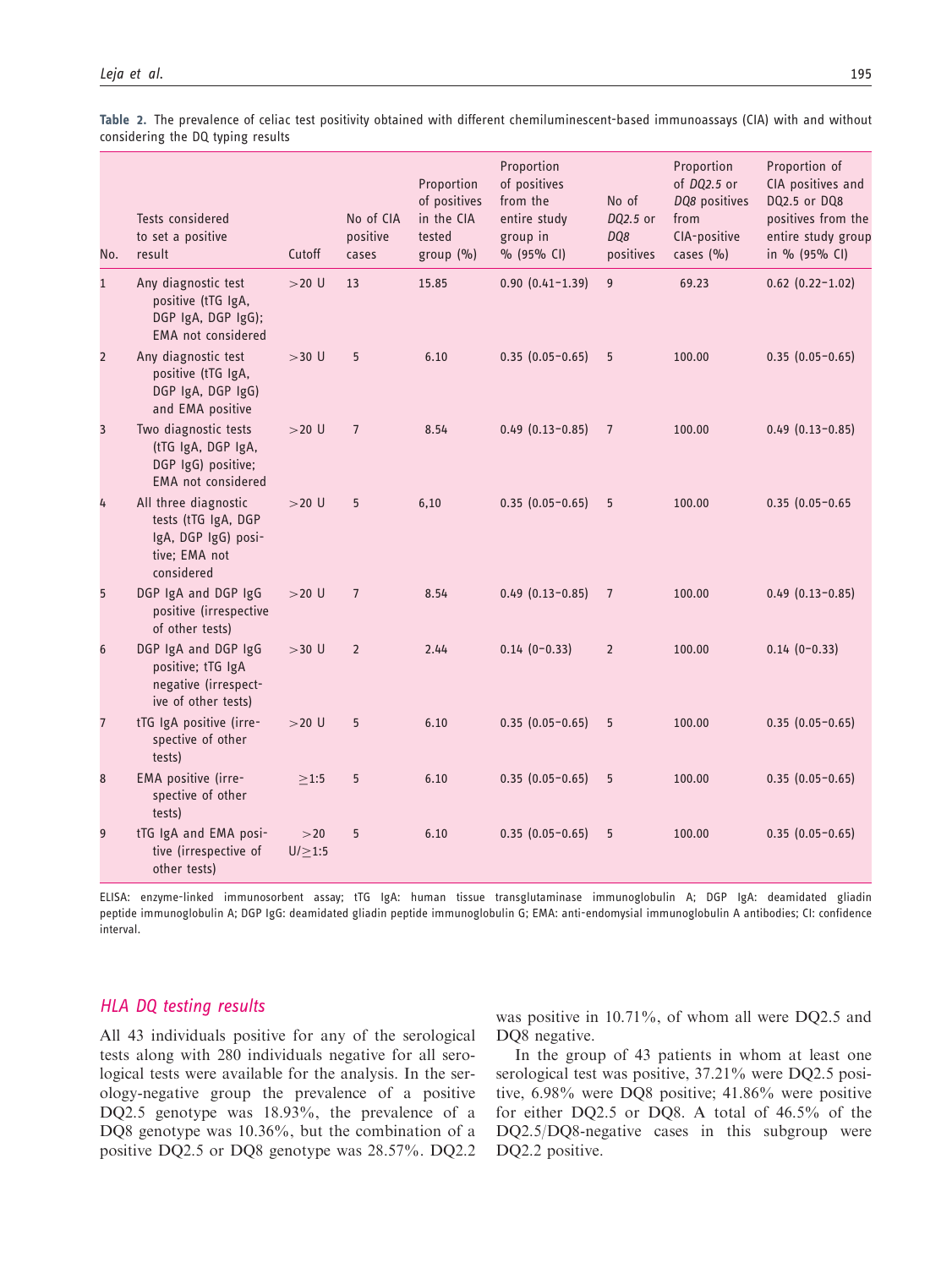The proportion of the risk genotype (DQ2.5 or DQ8 genotype) in the subgroups of positive serological tests is presented in Tables 1 and 2.

## **Discussion**

Although celiac disease is considered common, the general estimates of  $1\%$ –1.5% are based on studies conducted mainly in Northern and Western Europe and could be an overestimate for other regions of Europe.<sup>23</sup> Even in Western Europe, estimates of the prevalence of the disease vary, e.g. in Germany the prevalence in the adult population is estimated to be approximately  $0.3\%$ <sup>2,32</sup>

The present study is the first on celiac disease epidemiology in Latvia, one of the three Baltic countries in Northeastern Europe where considerable political and socioeconomic changes have taken place over the last century. A previous study conducted in schoolchildren from Estonia, another Baltic country, revealed a 0.34% prevalence of celiac disease.<sup>33,34</sup> In Polish children the prevalence of confirmed celiac disease is 0.25%, but the prevalence of positive serology is  $0.8\%$ .<sup>35</sup>

Prevalence figures in epidemiological studies are substantially influenced by the criteria set for diagnosing celiac disease.<sup>2</sup> This was clearly demonstrated in our study. If the standard cutoff value  $(\geq 20 \text{ U})$  was used, a positive result was obtained in 2.98% of the population, suggesting a high seroprevalence of celiac disease. However, when more stringent criteria were applied, the results suggested a lower disease prevalence. Using a triple-positive criterion (tTG IgA, DGP IgA, and DGP IgG), positivity ranged between 0.28% and 0.42% depending on the cutoff value used. Adding a positive EMA test as a requirement for positivity decreased the prevalence to 0.35%. It should be mentioned that our prevalence estimates have been based on non-invasive testing only; therefore, the prevalence of biopsy-confirmed celiac disease in this population could be even lower. Furthermore, since the proportion of women in our study group was higher than men and considering the fact that celiac disease is more prevalent in women, $36$  this could lead to an additional overestimation of the prevalence in the general population of the country.

Our study confirmed the usefulness of adding genetic testing to the conventional serology for establishing the prevalence figures of the disease as recently suggested by Anderson et al.<sup>27</sup> When the interpretative criteria for celiac disease positivity was a positive result of any ELISA test (cutoff  $\geq$ 20 U), the DQ2.5/DQ8 positivity was only 41.9%, suggesting that a proportion of the serology positives were unlikely to be true celiacs. By design, screening algorithms should have high sensitivity to detect all individuals with the specific disease, in this case, celiac disease. Presumed false-positive results (usually low positives) are expected in screening, and follow-up testing is used to increase specificity of the testing. As criteria are made more stringent, the proportion of positive DQ test results increased; e.g. when test positivity by two ELISAs is required with a cutoff of 20 U, the DQ2.5/8 test was positive in 87.5% cases, but when the cutoff limit was set to  $>30$  U, the DQ2.5/8 test was positive in 100% of the cases. Similarly when all three serology tests were positive, DQ2.5/8 was positive in 100%. Correspondingly, for the CIA assays, when any of the tTG IgA, DGP IgG, or DGP IgA tests were positive, 69.2% were DQ2.5 or DQ8 positive. When any two tests or three tests were positive, 100% were DQ positive.

Based on the assumption that virtually all celiacs must have HLA DQ2.5 or DQ8 genes, the combined results of ELISA, CIA, EMA, and DQ2.5/8 testing suggest at a minimum the prevalence of celiac disease in Latvia is approximately 0.35% (95% CI: 0.05–0.65%). This estimate is based on specimens being triple positive (tTG IgA, DGP IgA, DGP IgG), EMA positive and possessing HLA DQ2.5 or DQ8. Inclusion of the two individuals who were DGP IgG and IgA dual positive and DQ2.5 or DQ8 positive would increase the prevalence to 0.49% (95% CI: 0.13–0.85%). We would speculate that similar prevalence could also be present in neighboring countries, e.g. other Baltic States or East European countries with similar socioeconomic backgrounds.

The accepted standard for the serological screening for celiac disease is detection of IgA antibodies to tTG. There are many tTG assays available and overall most show greater than 93%–95% sensitivity and specificity.<sup>37</sup> At least  $0.21\%$  of the Caucasian population has selective IgA deficiency and more than 2% of the population presents with subnormal IgA levels. $38$ Individuals with IgA deficiency have a higher likelihood of celiac disease than the general population, $<sup>1</sup>$  but the</sup> presence of this condition could lead to misdiagnosis if only IgA-based tests are applied.<sup>7</sup> Guidelines commonly recommend simultaneous detection of total serum IgA for ruling out IgA deficiency;<sup>14</sup> however, the use of IgG-based tests is an alternative.<sup>39</sup>

EMA, performed and interpreted by experienced individuals, remains an extremely specific test for celiac disease, but its sensitivity is less than tTG IgA<sup>37</sup> and clinically proven patients with the disease can be missed if this is the only test employed. Moreover, many laboratories in Europe do not have the EMA test available; e.g. EMA detection is currently not provided by any laboratory in Latvia. Therefore, improved serological or serogenetic approaches are of special importance to select individuals requiring further diagnostic workup, including duodenal biopsies, and also to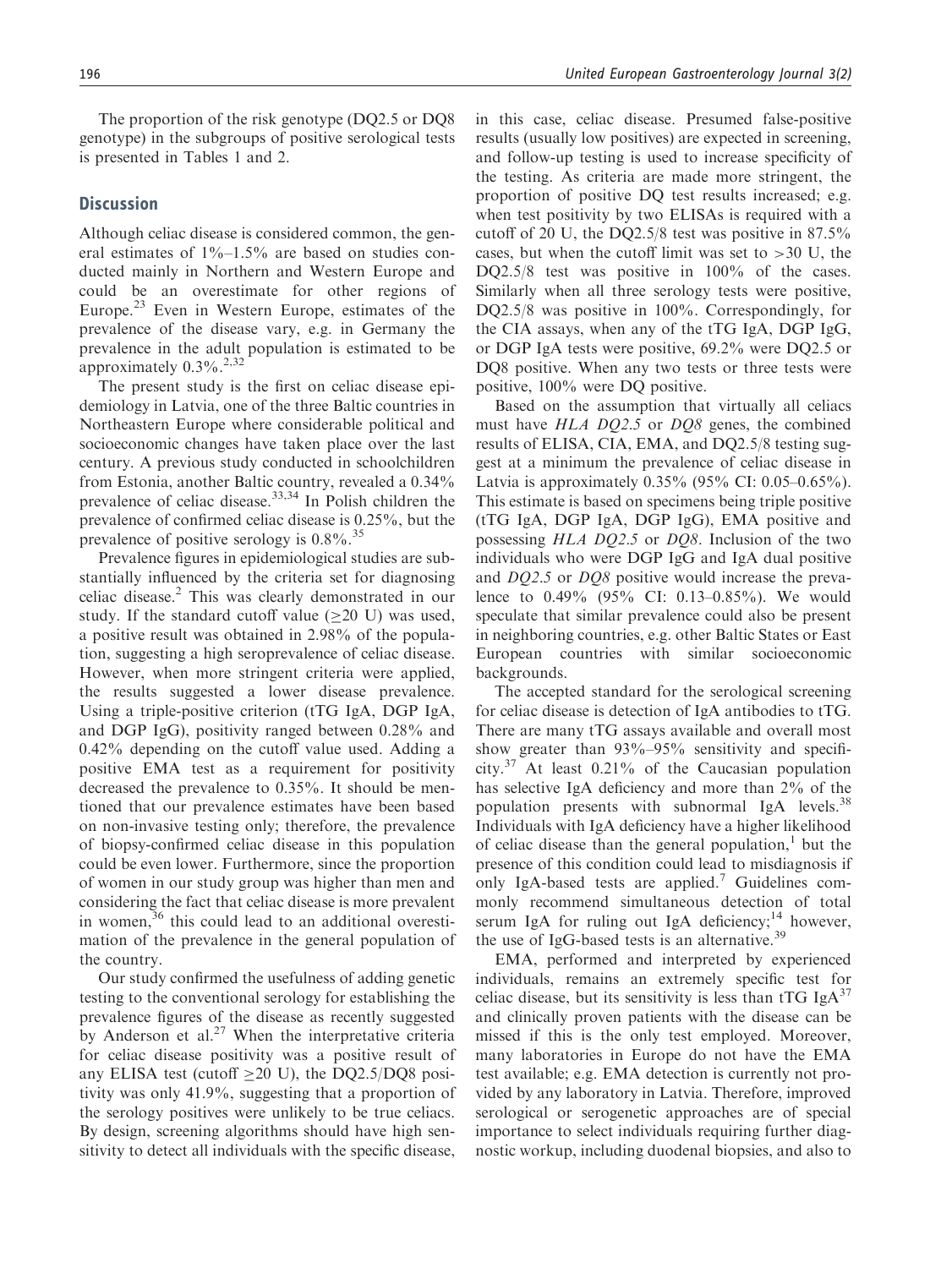avoid unnecessary investigations. A combination of two or more assays, especially the addition of DGP IgA and DGP IgG to tTG tests, was recently suggested by Schyum and Rumessen.<sup>37</sup> Our study confirms the rationale for such an approach and suggests the addition of the HLA risk-genotype can assist in clarifying results.

In the present study we used tTG and DGP assays in the conventional ELISA format as well as a new chemiluminescent format. Chemiluminescence allows an assay with a high signal-to-noise ratio and wide dynamic range.

The strongest evidence for the presence of celiac disease is the case where all tests are positive. Using ELISA, six individuals (0.42%, six of 1444) were found to be positive for tTG IgA, DGP IgG, and DGP IgA. All six were also DQ2.5 or DQ8 positive; five of these were EMA positive. CIA testing found five of the six also positive for all three assays, but found one specimen tTG IgA negative (this specimen was very low positive on the ELISA tTG IgA). The CIA assay picked up two additional specimens that were tTG IgA negative, but DGP IgG and IgA positive (and DQ2.5/DQ8 positive). The ELISA assay also picked up one of these two additional specimens.

The CIA and ELISA tests, in combination with the HLA DQ 2.5/DQ8 results, detected all five EMA-positive cases. For specimens with double or triple positivity by either CIA or ELISA and the presence of HLA DQ2.5/DQ8 genotype, the EMA test did not add additional diagnostic value.

Our study has several limitations. By following the protocol of the study, EMA tests and CIA tests were not run on the entire study population partly because of limited serum volume. However, since all specimens without EMA testing (except for one) were negative for all celiac serology, it is exceedingly unlikely EMA testing would have found additional positive specimens. A major limitation of the current study is the unavailability of duodenal biopsy results, therefore making definitive diagnosis of celiac disease impossible. Follow-up of laboratory-positive individuals with endoscopic evaluation is being pursued, but is practically difficult to accomplish.

In conclusion, our study suggests the prevalence of celiac disease in Latvian adults is lower than in many neighboring Nordic countries. Furthermore, our results suggest the rationale for combining several serological tests, in particular the new CIA versions of the tTG and DGP assays, may offer higher performance than conventional ELISAs and that the addition of HLA DQ2.5/DQ8 genotyping can help clarify serology results and avoid unnecessary endoscopies.

## Conflict of interest

Gary L. Norman, Zakera Shums, and Jay Milo are employees of Inova Diagnostics. All other authors have nothing to declare.

#### Funding

This work was supported in part by the project of the European Fund for Regional Development no. 2010/0302/ 2DP/2.1.1.1.0/10/APIA/VIAA/158 ''Development of a genetic/serological biomarker diagnostic method for early identification or premalignant lesions in patients with autoimmune disease.'' The collection of material and clinical data was performed within the National Research Program ''Main diseases threatening the life expectancy and life quality of the Latvian population.''

## Acknowledgments

We thank all the individuals who consented to participate in this study. The authors acknowledge the research group involved in recruitment, questioning and sampling of the population target group, in particular A. Rozenbergs, T. Bolsakova, N. Bricina, I. Lapsa, K. Rinkuzs, G. Mitjuseva, L. Lagzdina, I. Roziska, L. Irmeja, L. Viskers, A. Mezals and I. Mezale. We acknowledge Inova Diagnostics Inc, San Diego, CA, USA, in particular P. Martis and G. Lakos, for supporting the study with laboratory diagnostics, as well as the Genome Database of Latvian Population and the Latvian Biomedical Research and Study Centre for providing data, DNA samples and technical assistance.

Author contributions include: M. Leja: principal design of the study, analysis of the results, writing of the manuscript; Z. Shums, J. Milo, G. Norman: participation in the design of the study, serology testing, analysis of the results, writing the manuscript; L. Nikitina-Zake, M. Gavars, J. Klovins: HLA DQ testing, data analysis and interpretation, participation in writing the manuscript; I. Kikuste, I. Daugule, J. Pahomova, V. Pirags, V. Dzerve, A. Erglis: clinical data collection, participation in writing the manuscript; all: final approval of the manuscript.

#### References

- 1. Kang JY, Kang AH, Green A, et al. Systematic review: Worldwide variation in the frequency of coeliac disease and changes over time. Aliment Pharmacol Ther 2013; 38: 226–245.
- 2. Mustalahti K, Catassi C, Reunanen A, et al. The prevalence of celiac disease in Europe: Results of a centralized, international mass screening project. Ann Med 2010; 42: 587–595.
- 3. Rubio-Tapia A, Ludvigsson JF, Brantner TL, et al. The prevalence of celiac disease in the United States. Am J Gastroenterol 2012; 107: 1538–1544.
- 4. Lohi S, Mustalahti K, Kaukinen K, et al. Increasing prevalence of coeliac disease over time. Aliment Pharmacol Ther 2007; 26: 1217–1225.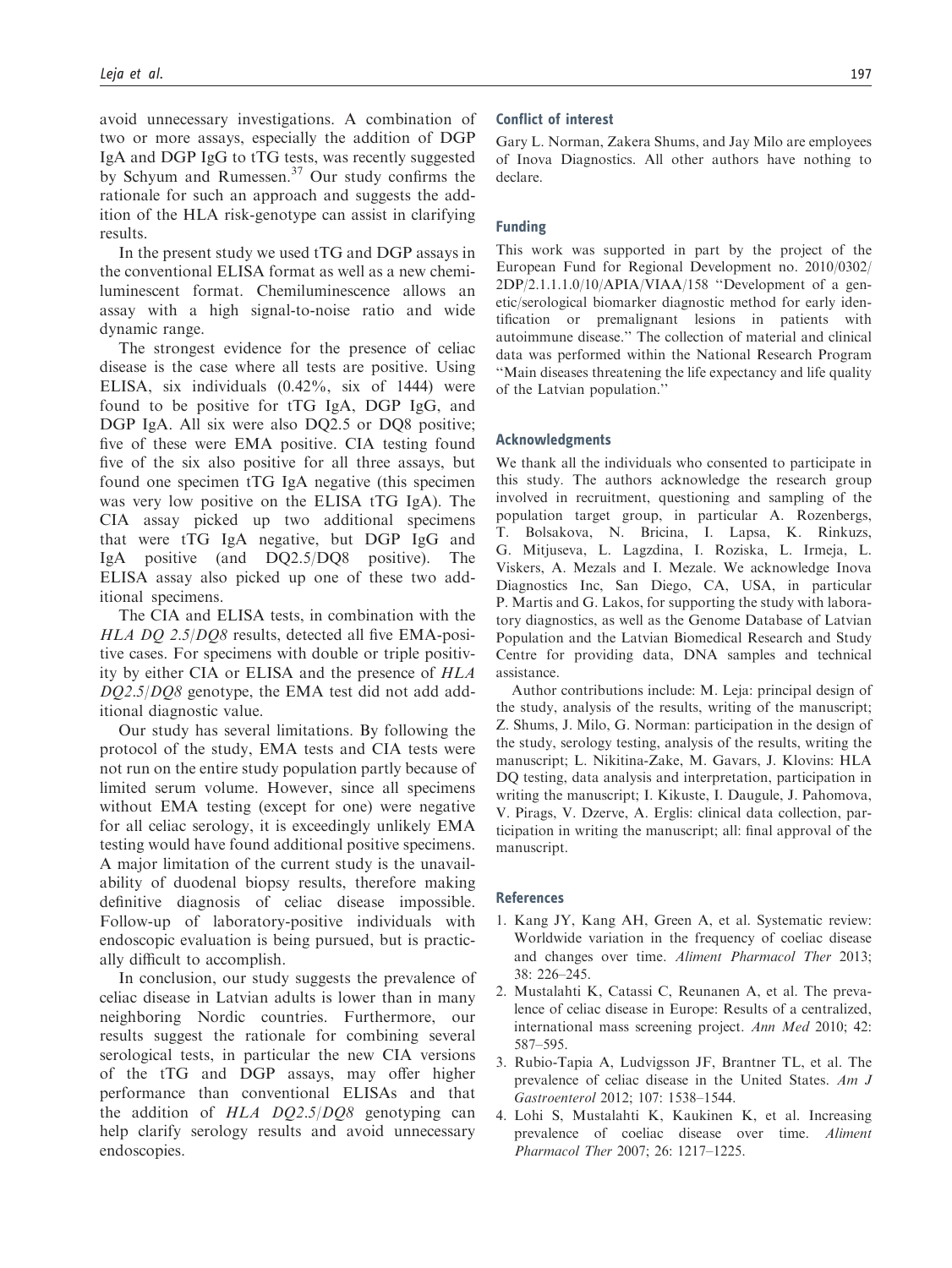- 5. Vilppula A, Collin P, Maki M, et al. Undetected coeliac disease in the elderly: A biopsy-proven population-based study. Dig Liver Dis 2008; 40: 809–813.
- 6. Mäki M, Mustalahti K, Kokkonen J, et al. Prevalence of celiac disease among children in Finland. N Engl J Med 2003; 348: 2517–2524.
- 7. Carlsson AK, Axelsson IE, Borulf SK, et al. Serological screening for celiac disease in healthy 2.5-year-old children in Sweden. Pediatrics 2001; 107: 42–45.
- 8. Walker MM, Murray JA, Ronkainen J, et al. Detection of celiac disease and lymphocytic enteropathy by parallel serology and histopathology in a population-based study. Gastroenterology 2010; 139: 112–119.
- 9. West J, Logan RF, Hill PG, et al. Seroprevalence, correlates, and characteristics of undetected coeliac disease in England. Gut 2003; 52: 960–965.
- 10. Björkstén B, Dumitrascu D, Foucard T, et al. Prevalence of childhood asthma, rhinitis and eczema in Scandinavia and Eastern Europe. Eur Respir J 1998; 12: 432–437.
- 11. Kondrashova A, Mustalahti K, Kaukinen K, et al. Lower economic status and inferior hygienic environment may protect against celiac disease. Ann Med 2008; 40: 223– 231.
- 12. Clinical Resource Efficiency Support Team (Northern Ireland). Guidelines for the diagnosis and management of coeliac disease in adults, [http://www.gain-ni.org/](http://www.gain-ni.org/index.php/guidelines-for-the-diagnosis-and-management-of-coeliac-disease-in-adults) [index.php/guidelines-for-the-diagnosis-and-management](http://www.gain-ni.org/index.php/guidelines-for-the-diagnosis-and-management-of-coeliac-disease-in-adults)[of-coeliac-disease-in-adults](http://www.gain-ni.org/index.php/guidelines-for-the-diagnosis-and-management-of-coeliac-disease-in-adults) (accessed 16 August 2014).
- 13. Bardella MT, Minoli G, Ravizza D, et al. Increased prevalence of celiac disease in patients with dyspepsia. Arch Intern Med 2000; 160: 1489–1491.
- 14. Bai JC, Fried M, Corazza GR, et al. World Gastroenterology Organisation global guidelines on celiac disease. J Clin Gastroenterol 2013; 47: 121–126.
- 15. Vermeersch P, Geboes K, Mariën G, et al. Diagnostic performance of IgG anti-deamidated gliadin peptide antibody assays is comparable to IgA anti-tTG in celiac disease. Clin Chim Acta 2010; 411: 931–935.
- 16. Sayed SK, Imam HM, Mahran AM, et al. Diagnostic utility of deamidated gliadin peptide antibody in celiac disease compared to anti-tissue transglutaminase and IgA– endomysium antibodies. Egypt J Immunol 2012; 19: 41–52.
- 17. Volta U, Granito A, Parisi C, et al. Deamidated gliadin peptide antibodies as a routine test for celiac disease: A prospective analysis. J Clin Gastroenterol 2010; 44: 186–190.
- 18. Husby S, Koletzko S, Korponay-Szabó IR, et al. European Society for Pediatric Gastroenterology, Hepatology, and Nutrition guidelines for the diagnosis of coeliac disease. J Pediatr Gastroenterol Nutr 2012; 54: 136–160.
- 19. Hill PG and and Holmes GK. Coeliac disease: A biopsy is not always necessary for diagnosis. Aliment Pharmacol Ther 2008; 27: 572–577.
- 20. Vivas S, Ruiz de Morales JG, Riestra S, et al. Duodenal biopsy may be avoided when high transglutaminase

antibody titers are present. World J Gastroenterol 2009; 15: 4775–4780.

- 21. Tortora R, Imperatore N, Capone P, et al. The presence of anti-endomysial antibodies and the level of anti-tissue transglutaminases can be used to diagnose adult coeliac disease without duodenal biopsy. Aliment Pharmacol Ther 2014; 40: 1223–1229.
- 22. Lakos G, Norman GL, Mahler M, et al. Analytical and clinical comparison of two fully automated immunoassay systems for the diagnosis of celiac disease. J Immunol Res 2014; 2014: 371263.
- 23. Biagi F, Klersy C, Balduzzi D, et al. Are we not overestimating the prevalence of coeliac disease in the general population? Ann Med 2010; 42: 557–561.
- 24. Hadithi M, von Blomberg BM, Crusius JB, et al. Accuracy of serologic tests and HLA-DQ typing for diagnosing celiac disease. Ann Intern Med 2007; 147: 294–302.
- 25. Collin P. New diagnostic findings in coeliac disease. Ann Med 1999; 31: 399–405.
- 26. Csizmadia CG, Mearin ML, Oren A, et al. Accuracy and cost-effectiveness of a new strategy to screen for celiac disease in children with Down syndrome. J Pediatrics 2000; 137: 756–761.
- 27. Anderson RP, Henry MJ, Taylor R, et al. A novel serogenetic approach determines the community prevalence of celiac disease and informs improved diagnostic pathways. BMC Med 2013; 11: 1–13.
- 28. Erglis A, Dzerve V, Pahomova-Strautina J, et al. A population-based cross-sectional study of cardiovascular risk factor in Latvia. Medicina (Kaunas) 2012; 48: 310–316.
- 29. Robinson J, Halliwell JA, McWilliam H, et al. The IMGT/HLA database. Nucleic Acids Res 2013; 41(Database issue): D1222–D1227.
- 30. Robinson J, Malik A, Parham P, et al. IMGT/HLA database—a sequence database for the human major histocompatibility complex. Tissue Antigens 2000; 55: 280–287.
- 31. Robinson J, Waller MJ, Parham P, et al. IMGT/HLA and IMGT/MHC: Sequence databases for the study of the major histocompatibility complex. Nucleic Acids Res 2003; 31: 311–314.
- 32. Kratzer W, Kibele M, Akinli A, et al. Prevalence of celiac disease in Germany: A prospective follow-up study. World J Gastroenterol 2013; 19: 2612–2620.
- 33. Ress K, Harro M, Maaroos HI, et al. High prevalence of coeliac disease: Need for increasing awareness among physicians. Dig Liver Dis 2007; 39: 136–139.
- 34. Lillemae K, Ress K, Harro J, et al. A 10-year serological follow-up of celiac disease in an Estonian population. Eur J Gastroenterol Hepatol 2012; 24: 55–58.
- 35. Szaflarska-Poplawska A, Parzecka M, Müller L, et al. Screening for celiac disease in Poland. Med Sci Monit 2009; 15: PH7–PH11.
- 36. Abu-Zeid YA, Jasem WS, Lebwohl B, et al. Seroprevalence of celiac disease among United Arab Emirates healthy adult nationals: A gender disparity. World J Gastroenterol 2014; 20: 15830–15836.